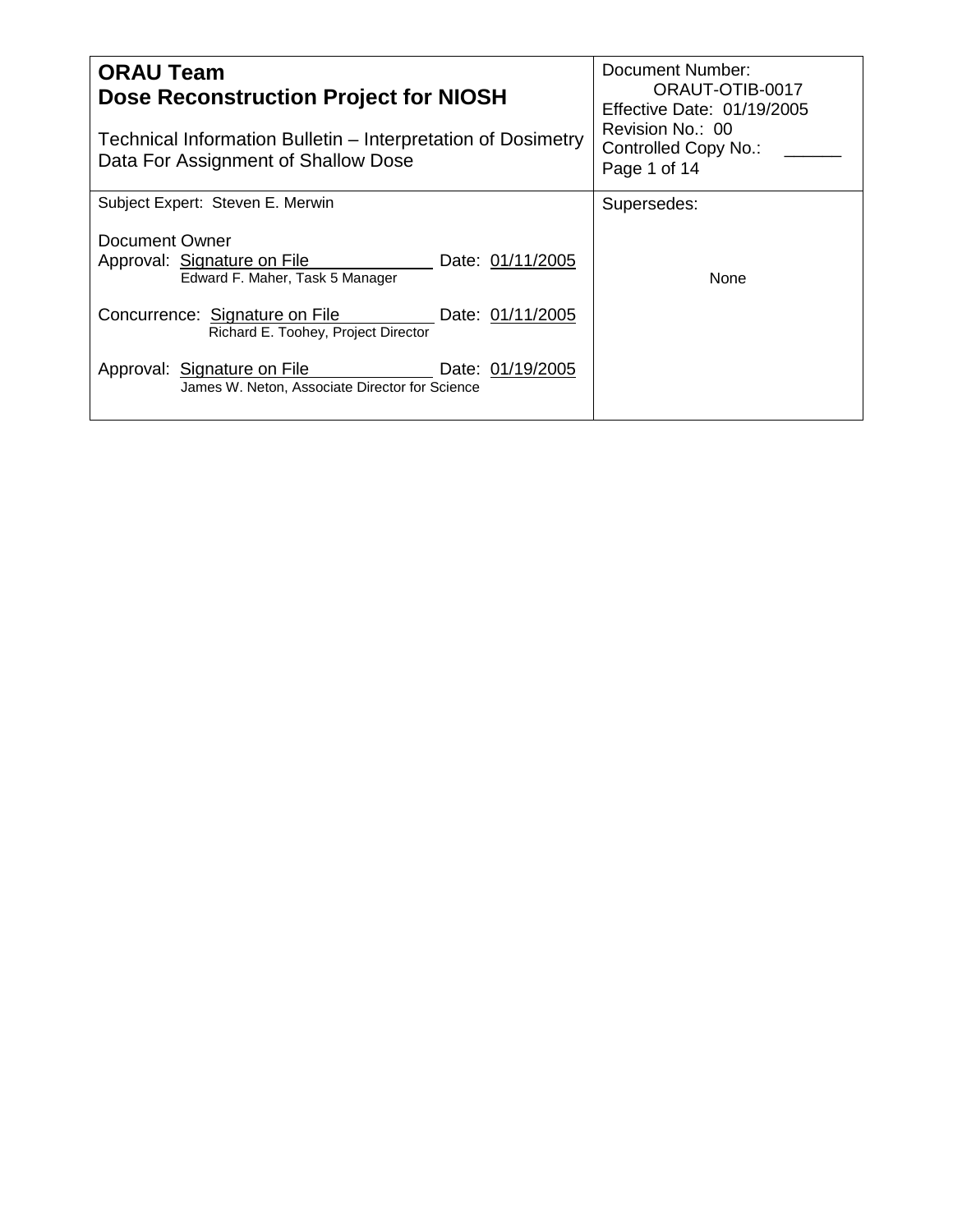# **RECORD OF ISSUE/REVISIONS**

| <b>ISSUE</b><br><b>AUTHORIZATION</b><br><b>DATE</b> | <b>EFFECTIVE</b><br><b>DATE</b> | REV.<br>NO. | <b>DESCRIPTION</b>                                                                                                                                                         |
|-----------------------------------------------------|---------------------------------|-------------|----------------------------------------------------------------------------------------------------------------------------------------------------------------------------|
| Draft                                               | 10/27/2004                      | $00-A$      | New technical information bulletin to provide<br>information for the interpretation of dosimetry data<br>for assignment of shallow dose. Initiated by<br>Steven E. Merwin. |
| Draft                                               | 11/03/2004                      | $00 - B$    | Incorporates internal review comments. Initiated<br>by Steven E. Merwin.                                                                                                   |
| <b>Draft</b>                                        | 12/23/2004                      | $00-C$      | Incorporates NIOSH comments. Initiated by<br>Steven E. Merwin.                                                                                                             |
| 01/19/2005                                          | 01/19/2005                      | 00          | First approved issue. Initiated by Steven E.<br>Merwin.                                                                                                                    |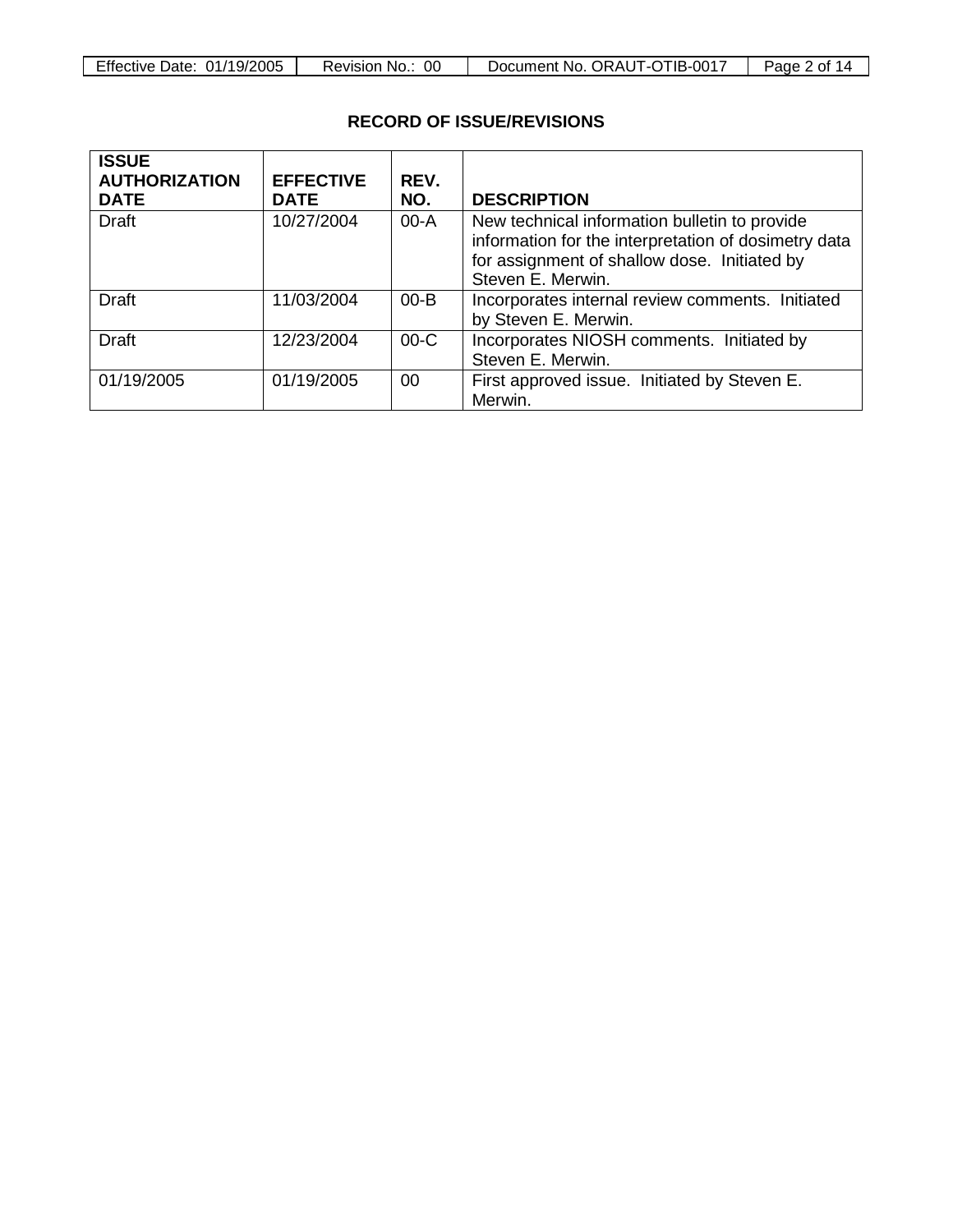| Effective Date: 01/19/2005 | Revision No.:<br>00 | Document No. ORAUT-OTIB-0017 | Page 3 of 14 |
|----------------------------|---------------------|------------------------------|--------------|

#### 1.0 **PURPOSE**

The purpose of this Technical Information Bulletin (TIB) is to provide information to allow ORAU Team dose reconstructors to assign shallow doses for skin cancer cases, and for cases involving other organs affected by non-penetrating radiation including the breast and testes (to be included in a subsequent revision). Both general and site-specific information are provided.

#### 2.0 **BACKGROUND**

Almost since the inception of operations at DOE sites, it has been known that non-penetrating (shallow) doses, notably from exposure to beta particles emitted by isotopes of uranium and their daughter products, needed to be evaluated. Consequently, dosimetry systems typically included more than one dose measurement including an uncovered, or open-window reading, allowing for the measurement of non-penetrating radiation doses. These open-window (OW) measurements form the basis for the assignment of skin doses under the EEOICPA Subtitle B program; they are also important for assessing doses to other organs such as the breast and testes, which are impacted by non-penetrating radiation.

There are a number of confounding factors that complicate the assignment of skin dose based solely on open-window dosimeter measurements. Examples include:

- Insufficient information is obtained by an open-window measurement to allow partitioning of dose by radiation type and energy as required by the IREP program . Even under today's standards, dosimetry systems and radiation dose limits are designed to ensure protection against adverse health effects, not the calculation of cancer risk. This is especially true for skin dose measurements. Thus, the dosimetry systems are designed such that the doses are measured accurately in order to demonstrate compliance with established dose limits. In order to partition the measured shallow dose into radiation types and energies relevant to the IREP program, additional information must be evaluated by the dose reconstructor, such as shielded (S) dosimeter readings corresponding to penetrating doses, and source term information contained in the TBDs.
- Site reporting schemes. At some sites and during certain time periods, doses were not reported as penetrating or non-penetrating. Thus, knowledge of the reporting scheme and interpretation of the data are required.
- Over-response to low-energy photons. Although early film dosimeters were relatively accurate for measuring beta doses, they are known to have over-responded significantly to low-energy photons (such as those emitted from plutonium isotopes and daughter products). Although attempts were made at some sites to correct for the over-response through calibration techniques or after-the-fact corrections, it is not always straightforward to reproduce the procedures adopted at the sites.
- Limit of detection issues. Limits of detection (LODs) for open window measurements vary significantly based on type of radiation and energy. This complicates the assignment of missed dose.
- Security credentials. At some sites security credentials were placed over the dosimeter badge, including the open window portion. This resulted in an attenuation of beta particles, especially those of lower energies. Even though the badges may have been calibrated to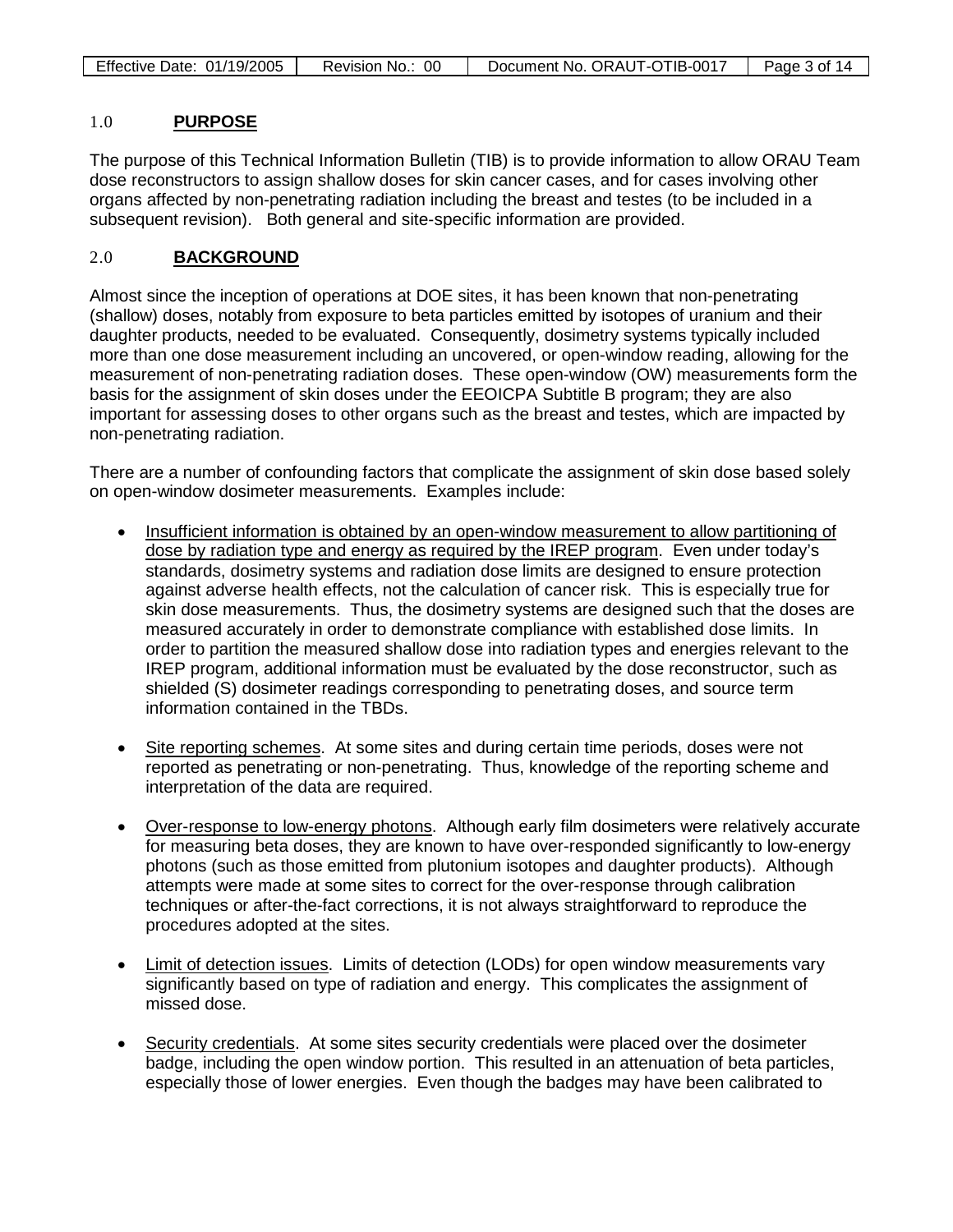| Effective Date: 01/19/2005 | Revision No.: 00 | Document No. ORAUT-OTIB-0017 | Page 4 of 14 |
|----------------------------|------------------|------------------------------|--------------|
|                            |                  |                              |              |

correct for this attenuation, low-energy beta emitters could not be detected if the credential was thick enough to filter out all or most of the particles prior to their reaching the dosimeter.

Recognizing the confounding factors described above, the approach to calculating shallow dose described in this document is intended to facilitate the completion of the great majority of compensable and non-compensable skin cancer cases without performing extensive research on individual cases, erring on the side of claimant favorability 1) when necessary due to the lack of information, or 2) intentionally in order to address multiple confounding factors in a manner that facilitates the completion of dose reconstructions in a timely manner. Cases that involve special circumstances such as unique exposure geometries, exposure to low-energy beta particles, the presence of shielding materials, etc., will require special consideration to complete the dose reconstruction in a defensible manner.

#### 3.0 **GENERAL APPROACH**

Dose to the skin can be associated with penetrating radiation (i.e., radiation that impacts tissue at a depth of 1 cm or more), non-penetrating radiation, or both. Penetrating radiation includes medium and high-energy photons and neutrons of all energies, and non-penetrating radiation consists of lowenergy photons (such as X-rays emitted by plutonium isotopes) and beta particles (Note: low-energy photons and high-energy beta particles are more correctly considered weakly penetrating, since a small fraction of the energy may be deposited at depths in tissue greater than 1 cm).

As mentioned in Section 2.0, evaluation of skin doses is complicated by the fact that sites sometimes did not report doses as penetrating or non-penetrating. For example, the open-window reading from a dosimeter may have been reported directly as "OW," but this value would include the contribution from both penetrating and non-penetrating radiation. In other cases, the sites may have reported a result as "Skin Dose," but the value reported may have included only the non-penetrating component or both the penetrating and non-penetrating components. To further complicate matters, the values reported may or may not include contributions from neutrons, which in most cases were monitored separately but were reported under different schemes. If the TBD does not provide clear information, the reporting schemes can typically be identified by evaluating the data. For example, if the reported OW values are always equal to or higher than the S values, this is an indication that the OW reading includes both penetrating and non-penetrating radiation.

#### **General Approach Summary**

The general approach to determining skin dose involves only a few basic steps. These steps may be supplemented or modified for certain sites and timeframes, e.g., when additional dosimeter elements were present that provided more information. The basic steps include:

- 1. Translate the reported doses into non-penetrating and penetrating doses, separating out reported neutron doses, if applicable.
- 2. Assign the penetrating dose as photons, with the energy partitioned as 30-250 keV and/or 250 keV according to the TBD.
- 3. Assign the non-penetrating dose as electrons >15 keV (corrected to account for attenuation, if applicable), or photons <30 keV if the employee worked in a plutonium facility.
- 4. Add missed electron and/or photon dose.
- 5. Include measured and/or missed neutron dose, if applicable.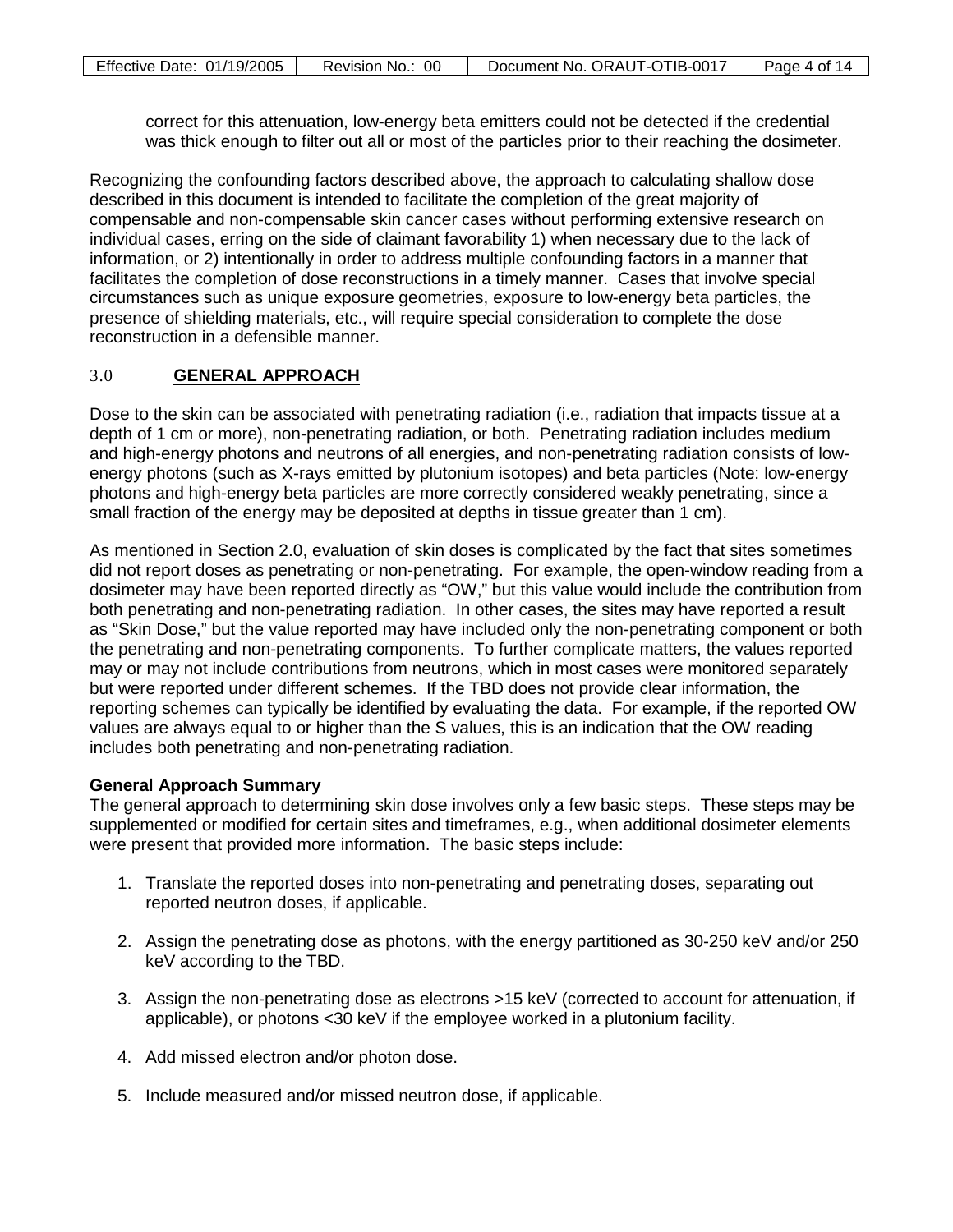6. All dose conversion factors for the skin should be assumed to be 1.

In general, non-penetrating radiation doses should be assigned as <30 keV photons if the employee worked with or around Pu, otherwise, > 15 keV electrons should be assigned. If unknown, consider the following guidance:

- a. For a non-compensable case, it is acceptable to assume the non-penetrating dose is associated with <30 keV photons, as this maximizes POC.
- b. For a compensable case, it is acceptable to assume the non-penetrating dose is associated with >15 keV electrons, as this minimizes POC.
- c. If the compensability decision hinges on this issue, and if the partitioning of the nonpenetrating dose cannot be decided based on the available information, additional research may be required.

#### **Electron Attenuation**

All measured and missed non-penetrating doses that are considered electrons should be corrected to account for attenuation by clothing or personal protection equipment (PPE), if applicable. No attenuation should be assumed if the skin cancer was diagnosed in an area not normally covered by clothing, such as the face. Information on beta attenuation factors can be found in the DOE Standard "Guide of Good Practices for Occupational Radiological Protection in Uranium Facilities," DOE-STD-1136-2000 (which is based on the DOE *Health Physics Manual of Good Practices for Uranium Facilities*, EGG-2530).

## **Exposure Geometry**

The nature of beta particles suggests that some recorded doses may significantly overestimate or underestimate the actual dose to the skin at the cancer diagnosis location. For example, for a 100% AP exposure geometry the actual beta dose to the back would be zero, yet a dosimeter worn on the chest would record the incident dose, and thus the shallow dose reported by the site would significantly overestimate the skin dose of concern. On the other hand, if the exposure geometry were primarily PA, the dosimeter would significantly underestimate the beta dose to the back. It is recommended that if there is an indication that the recorded dose significantly underestimates the actual dose at the cancer location due to exposure geometry, attenuation, or other issues, the reported results should be adjusted upward accordingly. However, if there is an indication but no definitive evidence that the recorded dose significantly <u>overestimates</u> the actual dose, no correction should be made, even for a "best estimate" dose reconstruction. The exception to this rule is the over-response of film to low-energy photons (discussed below); site-specific instructions regarding this issue are provided in the attachments.

#### **Over-response of Film to Low-Energy Photons**

Film dosimetry can over-respond to 16 keV and 59 keV X rays by factors of 8.5-12 and 14-19 respectively (Wilson, 1990). Because of this over-response to low-energy photons, a nominal multiplication factor of 0.6 is prescribed in this document for non-penetrating doses assumed to be from <30 keV photons measured with film, unless information is available indicating that the dosimeters were calibrated for low-energy photon exposure or the doses reported by the site include a correction for the over-response (see additional discussion below). The factor of 0.6 is claimantfavorable in view of the available data, and is high enough to ensure that if the open-window readings were actually attributable 100% to beta particles and not low-energy photons, the calculated probability of causation (POC) would be greater under the low-energy-photon assumption. Missed doses assigned as <30 keV photons should also include this correction factor, because missed doses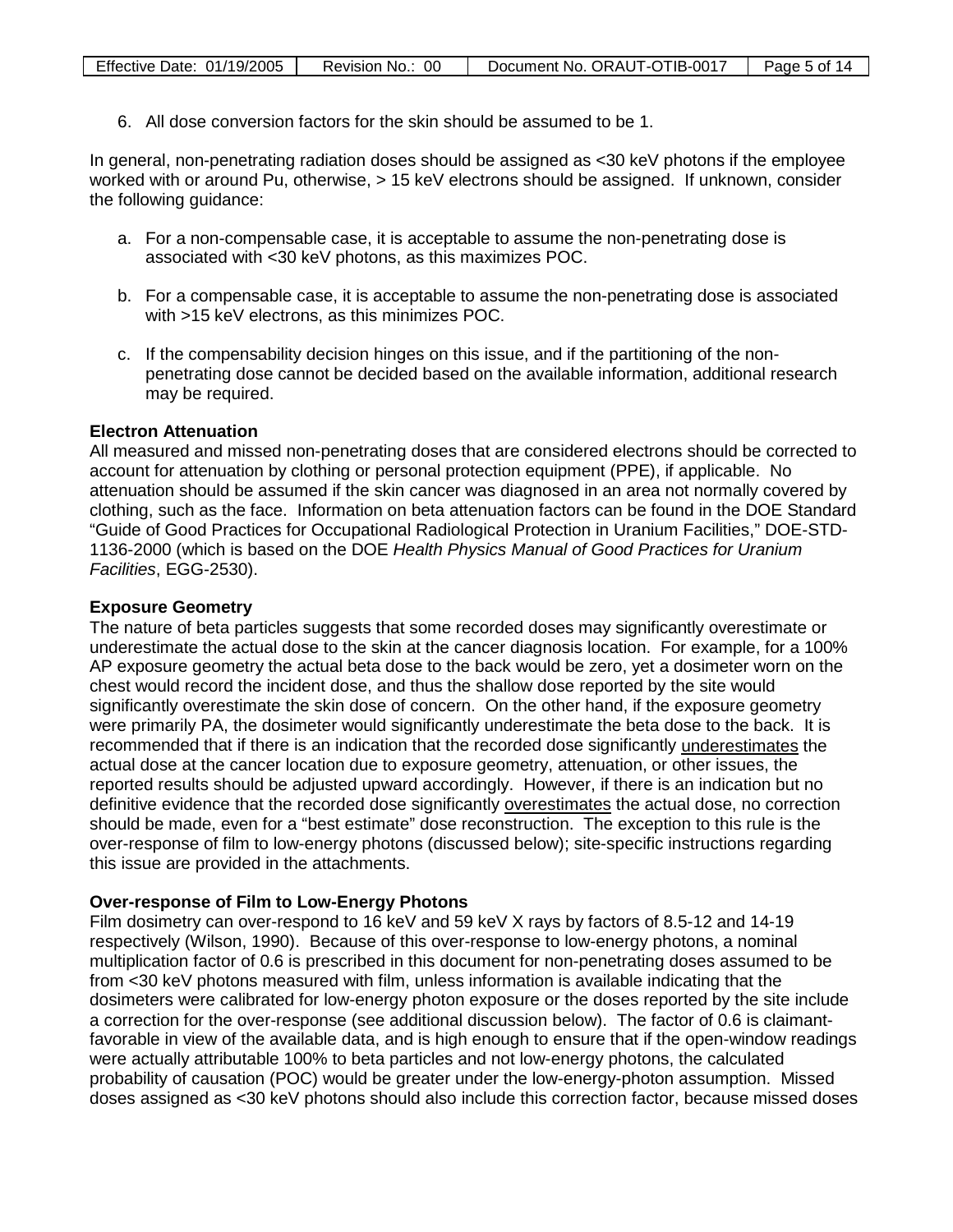| Effective Date: 01/19/2005 | Revision No.: 00 | Document No. ORAUT-OTIB-0017 | Page 6 of 14 |
|----------------------------|------------------|------------------------------|--------------|

are based on nominal limits of detection (LODs), which for film significantly overestimates the potential missed low-energy photon dose.

Typically, film dosimetry systems that incorporated both open-window and shielded measurements did not correct for low-energy photon over-response. However, unless it can be established that the site did not already apply a correction to the reported doses to account for film over-response (e.g., the site TBD may provide this information, or the records may provide evidence), in order to ensure claimant favorability the factor of 0.6 should not be applied by the dose reconstructor.

## **Uncertainty**

 $\overline{a}$ 

In this document, approaches have been presented that represent claimant-favorable assumptions in recognition of the fact that all available information necessary to develop a true best estimate of the shallow dose partitioned in a manner consistent with the IREP input parameters is not reasonably possible. Thus, a dose reconstruction based on the guidance in this document is likely to be inherently claimant favorable. Consistent with this approach, even though there may be considerable uncertainties in the measured doses and in the appropriate partitioning by radiation type and energy, it is recommended that all measured doses be treated as a constant. An additional consideration is that treating acute doses as a distribution is not likely to have a significant impact on the calculated probability of causation (POC); for example, for some cancer types an acute 30-250 keV photon dose treated as a constant actually results in a slightly higher POC than if the same dose were treated as a normal distribution with a standard deviation of 30%. Missed doses should be divided by 2 and treated as a lognormal distribution consistent with OCAS-IG-001.

#### 4.0 **APPLICATIONS AND LIMITATIONS**

- [1](#page-5-0). This document provides information for calculating "best estimate" doses to the skin. $<sup>1</sup>$ </sup> Subsequent revisions will address the breast, testes, and other organs affected by nonpenetrating dose. However, doses to the skin calculated according to this TIB can be considered overestimates for the purpose of assigning claimant-favorable doses to other organs potentially impacted by non-penetrating radiation.
- 2. This document provides site-specific information only for the Savannah River Site (SRS), Hanford, and the Gaseous Diffusion Plants (GDPs). Subsequent revisions will provide site-specific information for other major DOE sites. However, this information may be used for other sites with similar dosimetry systems and reporting protocols, provided that adequate documentation exists to ensure that doses are not being underestimated for a non-compensable case or overestimated for a compensable case.

<span id="page-5-0"></span><sup>1</sup> Although claimant-favorable assumptions are embedded in the methodology out of necessity, the calculations can be considered best estimates because they cannot be further refined based on the available information in a reasonable timeframe.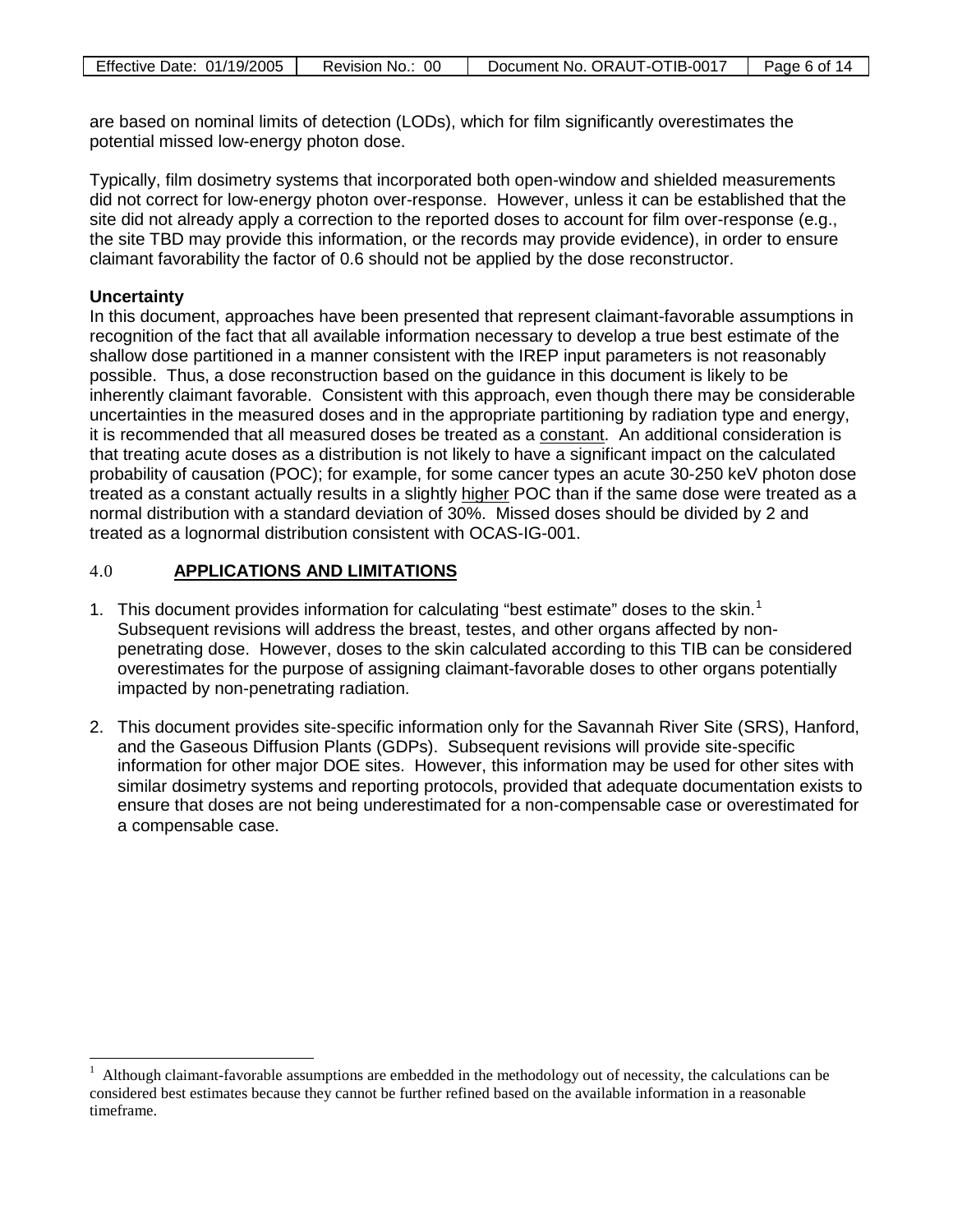| Effective Date: $01/19/2005$ | Revision No.: 00 | Document No. ORAUT-OTIB-0017 | Page 7 of 14 |
|------------------------------|------------------|------------------------------|--------------|
|------------------------------|------------------|------------------------------|--------------|

#### **REFERENCES**

- NIOSH (National Institute for Occupational Safety and Health), *External Dose Reconstruction Implementation Guideline*, Rev. 0, OCAS-IG-001, Office of Compensation Analysis and Support, Cincinnati, Ohio, 2002.
- Office of Compensation Analysis and Support, OCAS-TIB-006, *Technical Information Bulletin: Interpretation of External Dosimetry Records at the Savannah River Site (SRS), Rev 1*, February 20, 2004.
- ORAU Team, ORAUT-TKBS-0003, *Technical Basis Document for the Savannah River Site to be Used for EEOICPA Dose Reconstructions*, *Rev 01*, August 21, 2003.
- ORAU Team, ORAUT-TKBS-0006-4, *Technical Basis Document for the Hanford Site Occupational Environmental Dose, Rev 00*, October 15, 2003.
- ORAU Team, ORAUT-TKBS-0006-6, *Technical Basis Document for the Hanford Site Occupational External Dosimetry, Rev 01*, January 9, 2004.
- ORAU Team, ORAUT-TKBS-0019-6, *Technical Basis Document for the Paducah Gaseous Diffusion Plant – Occupational External Dose, Rev 00*, August 24, 2004.
- ORAU Team, ORAUT-TKBS-0015-6, *Technical Basis Document for the Portsmouth Gaseous Diffusion Plant – Occupational External Dose (Draft)*.
- ORAU Team, ORAUT-TKBS-0009-6, *Technical Basis Document for the K-25 Site Occupational External Dose (Draft)*.
- U.S. Department of Energy, EGG-2530, *Health Physics Manual of Good Practices for Uranium Facilities*, June 1988.
- U.S. Department of Energy, *Guide of Good Practices for Occupational Radiological Protection in Uranium Facilities*, DOE-STD-1136-2000, August 2000.
- Wilson, R. H., J. J. Fix, W. V. Baumgartner, and L. L. Nichols, 1990, *Description and Evaluation of the Hanford Personnel Dosimeter Program From 1944 Through 1989,* PNL-7447, Pacific Northwest Laboratory, Richland, Washington.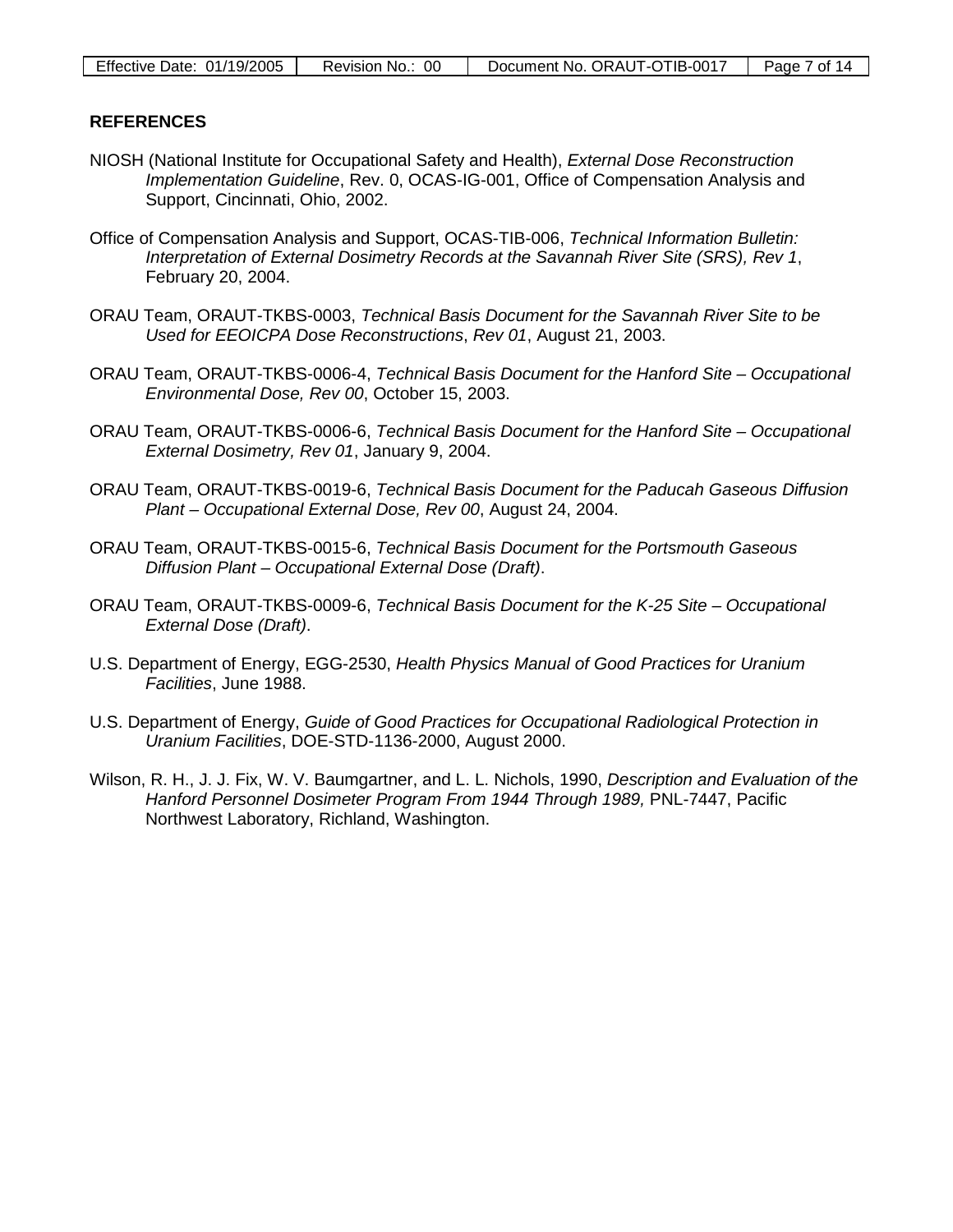## **ATTACHMENT A**

## **Skin Dose Assignment for Savannah River Site Cases**

## **General Information**

In the film badge era, the OW reading likely included a significant over-response to low-energy photons; therefore, prior to 1971, measured doses assigned as <30 keV photons should be multiplied by 0.6 if there is no indication in the records that the dosimeter was calibrated for low-energy photons.[2](#page-7-0)

- A. The penetrating component of skin dose (and the non-penetrating component of skin dose for Pu workers) must be multiplied by the appropriate era-specific correction factor (e.g., 1.119) per the TBD and OCAS-TIB-006.
- B. Missed doses should be calculated based on the following LODs:
	- 1951 1970: 50 mrem for OW, 40 mrem for S
	- 1971 1983: 25 mrem for OW, 15 mrem for S
	- 1984 present: 20 mrem for OW, 5 mrem for S
- C. For 1982 and later, these instructions supersede the information in Section 3.0 (Shallow Dose Interpretation) of OCAS-TIB-006.

#### **Procedure**

*Measured Dose*

- 1. Subtract the reported S reading from the reported OW reading. This is the calculated nonpenetrating dose.
- 1. Assign the calculated non-penetrating dose as either electrons E>15 keV, or photons E<30 keV. In the former case, a correction factor should be provided for clothing, if applicable, depending on likely clothing thickness and beta energy; in the latter case, if applicable (see General Information above) a correction factor of 0.6 should be applied prior to 1971 to account for film over-response, and the era-specific correction factor should be applied.
- 2. Multiply the reported S reading (separating out the neutron dose, as applicable) by the appropriate era-specific correction factor. This is the corrected penetrating photon dose.
- 3. Assign the corrected penetrating photon dose as photons, partitioned by energy according to the SRS TBD or OCAS-TIB-006.
- 4. Assign the reported neutron dose (if applicable) partitioned by energy and correct for neutron quality according to the TBD (using an organ DCF of 1).

#### *Missed Dose*

 $\overline{a}$ 

- 5. For any badge cycle with a zero result in either the OW or S reading, or both, assign a single missed dose as explained in Items 6-8 below.
- 6. If only the OW reading was reported as zero, the missed dose assigned should be the appropriate OW LOD for that era (divided by 2, treated as lognormal) and considered electrons (corrected for

<span id="page-7-0"></span> $^2$  As discussed in OCAS-OTIB-0006, a 17-keV calibration curve in the DOE records is evidence of calibration for low-energy photons based on the employee's work with Pu.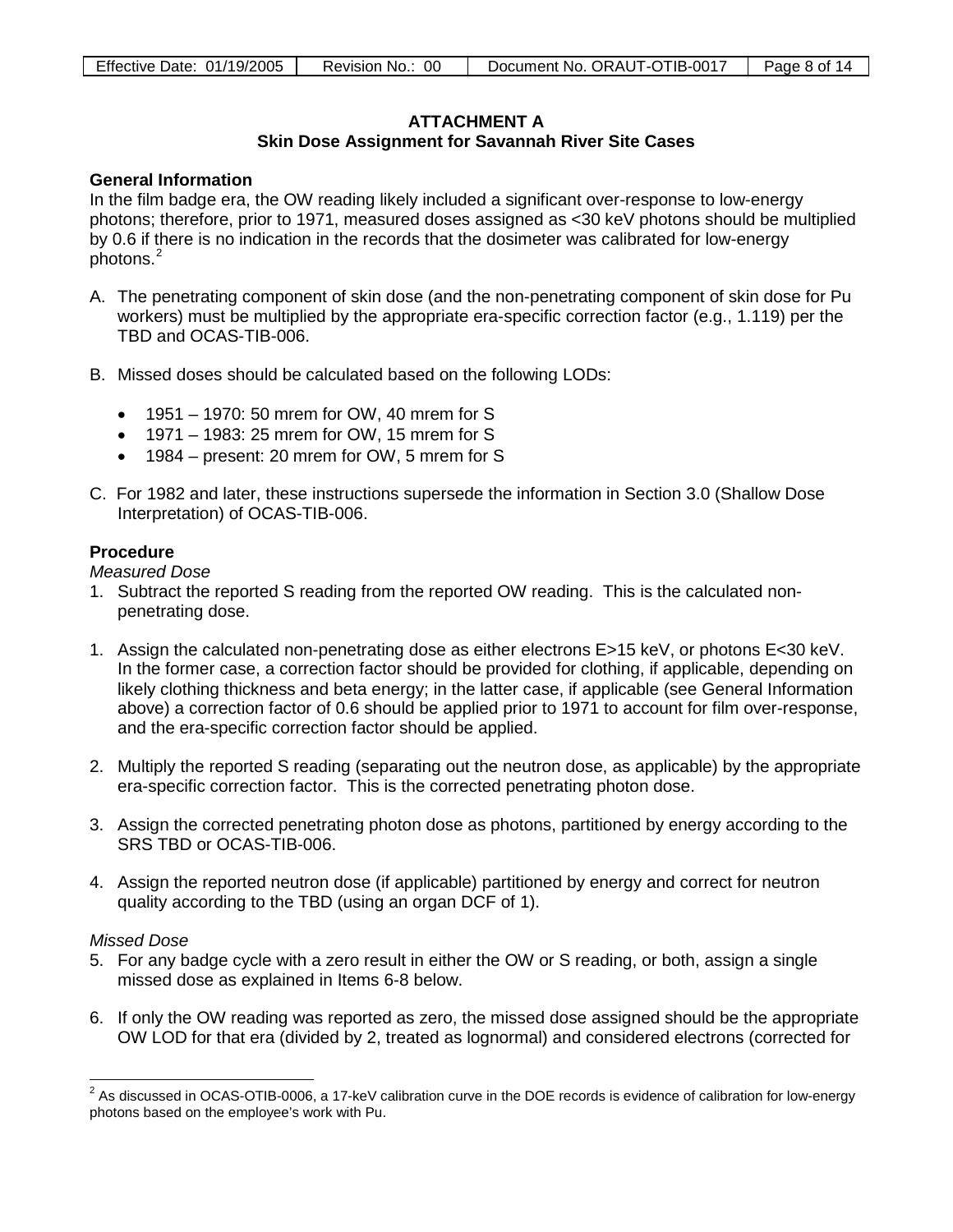| Effective Date: 01/19/2005 | Revision No.: 00 | Document No. ORAUT-OTIB-0017 | Page 9 of 14 |
|----------------------------|------------------|------------------------------|--------------|

attenuation, if applicable) or low-energy photons (multiplied by 0.6 in the film badge era, if applicable) consistent with the approach taken in Step 2.

- 7. If only the S reading was reported as zero, the missed dose assigned should be the appropriate S LOD for that era (divided by 2, treated as lognormal) and considered 30-250 keV photons.
- 8. If both the OW and S readings were reported as zero, the missed dose assigned should be the appropriate OW LOD for that era (divided by 2, treated as lognormal) and considered 30-250 keV photons.
- 9. During the film-badge era, if there was a potential exposure to neutrons, assign unmonitored neutron dose based on neutron-gamma ratios per the TBD (using an organ DCF of 1).
- 10. During the TLD era, for a person potentially exposed to neutrons, if a zero neutron result were recorded, assign missed dose per the TBD (using an organ DCF of 1).

**Examples of skin dose assignments for SRS badge readings in 1970 (assuming no clothing correction and no calibration curve in record for low-energy photons) (mrem).** 

| OW reading | S reading | Measured dose assigned                                 | Missed dose assigned                           |
|------------|-----------|--------------------------------------------------------|------------------------------------------------|
| 50         | 0         | 50 (electrons) or 50 X 0.6 X 1.119 = 33.57 (low-energy | $40/2 = 20$                                    |
|            |           | photons)                                               | (30-250 keV photons)                           |
| 0          |           | None                                                   | $50/2 = 25$                                    |
|            |           |                                                        | $(30-250 \text{ keV photons})$                 |
| 100        | 60        | 40 (electrons) or 40 X 0.6 X 1.119 = 26.856 (low-      | None                                           |
|            |           | energy photons) AND                                    |                                                |
|            |           | $60 \times 1.119 = 67.14$                              |                                                |
|            |           | (photon energy per TBD or OCAS-TIB-006)                |                                                |
| 100        | 100       | $100 \times 1.119 = 119.00$                            | None                                           |
|            |           | (photon energy per TBD or OCAS-TIB-006)                |                                                |
| $\Omega$   | 40        | $40 \times 1.119 = 44.76$                              | $50/2 = 25$ (electrons) or $50/2 \times 0.6 =$ |
|            |           | (photon energy per TBD or OCAS-TIB-006)                | 15 (low-energy photons)                        |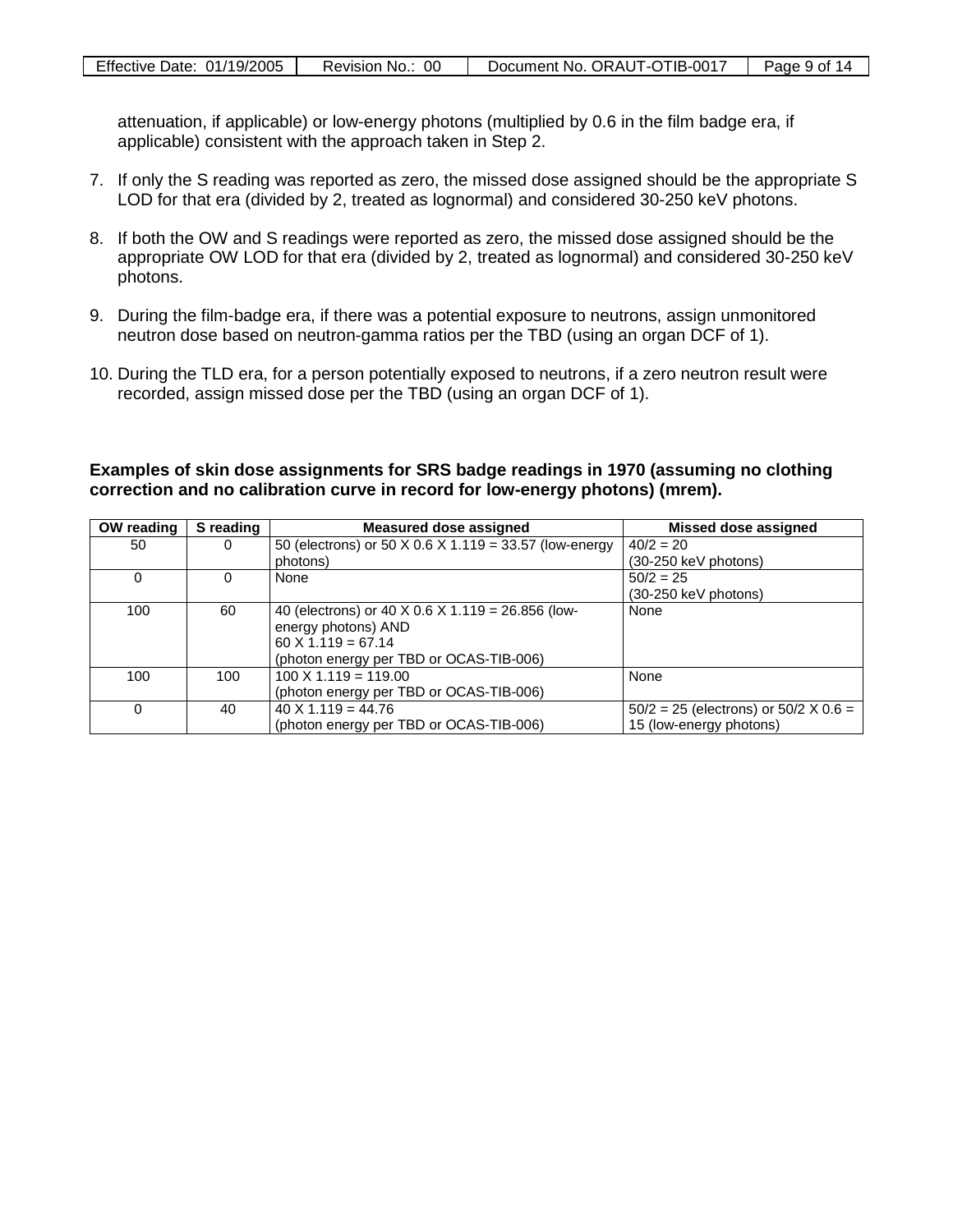## **ATTACHMENT B Skin Dose Assignment for Hanford Cases**

## **General Information**

- A. In the film badge era, the OW reading likely included a significant over-response to low-energy photons; however, starting in April 1957, an additional dosimeter element was included in the badge design to facilitate an accurate measurement of X-ray dose. Therefore, prior to April 1957, measured doses assigned as <30 keV photons should be multiplied by 0.6 (only if, as described in Section 3.0, evidence exists indicating that the recorded doses were not adjusted downward by the site to account for the over-response).
- B. Missed doses should be calculated based on the following LODs:
	- 1944 1971: 50 mrem for non-penetrating (OW), 40 mrem for penetrating (S)
	- 1972 1994: 30 mrem for non-penetrating, 20 mrem for penetrating
	- 1995 present: 50 mrem for non-penetrating, 10 mrem for penetrating
- C. Hanford used a variety of dosimetry types and reporting schemes during its history. The dose reconstructor must ensure that the non-penetrating and penetrating doses have been adequately interpreted from the data reported. For example, when beta and gamma doses are reported by the site, these typically represent the non-penetrating and penetrating doses, respectively, and collectively represent the total skin dose. However, when the data are reported as open-window and shielded, the open-window measurement represents the total skin dose and the shielded measurement represents only the penetrating component.
- D. Hanford used a variety of measurement techniques and reporting schemes for neutron dose. These doses may or may not have been included in the reported skin (or shallow) or whole-body (or deep) doses. As is the case for reconstructing doses for organs not impacted by nonpenetrating radiation, the calculation of dose to the skin requires that any neutron doses have been separated from the reported dose quantities and treated separately in IREP.
- E. As described in the Hanford Occupational Environmental Dose TBD, workers from the mid 1940s to the mid 1950s may have been exposed to radioactive particles emitted from facility stacks.

#### **Procedure**

# *Measured Dose*

# **1944-March 1957**

- 1. Determine the non-penetrating dose by subtracting the reported S reading from the reported OW reading.
- 2. Assign the non-penetrating dose as either electrons >15 keV (corrected for attenuation, if applicable), or photons <30 keV if the employee worked primarily with or near plutonium, such as in PFP. In the latter case, a correction factor of 0.6 should be applied to account for film overresponse, if a correction by the site is not evident in the records as described above and in Section 3.0.
- 3. Assign the penetrating photon dose as photons, partitioned by energy according to the Hanford TBD.
- 4. Assign the reported neutron dose (if applicable) partitioned by energy and corrected for neutron quality according to the TBD (using an organ DCF of 1).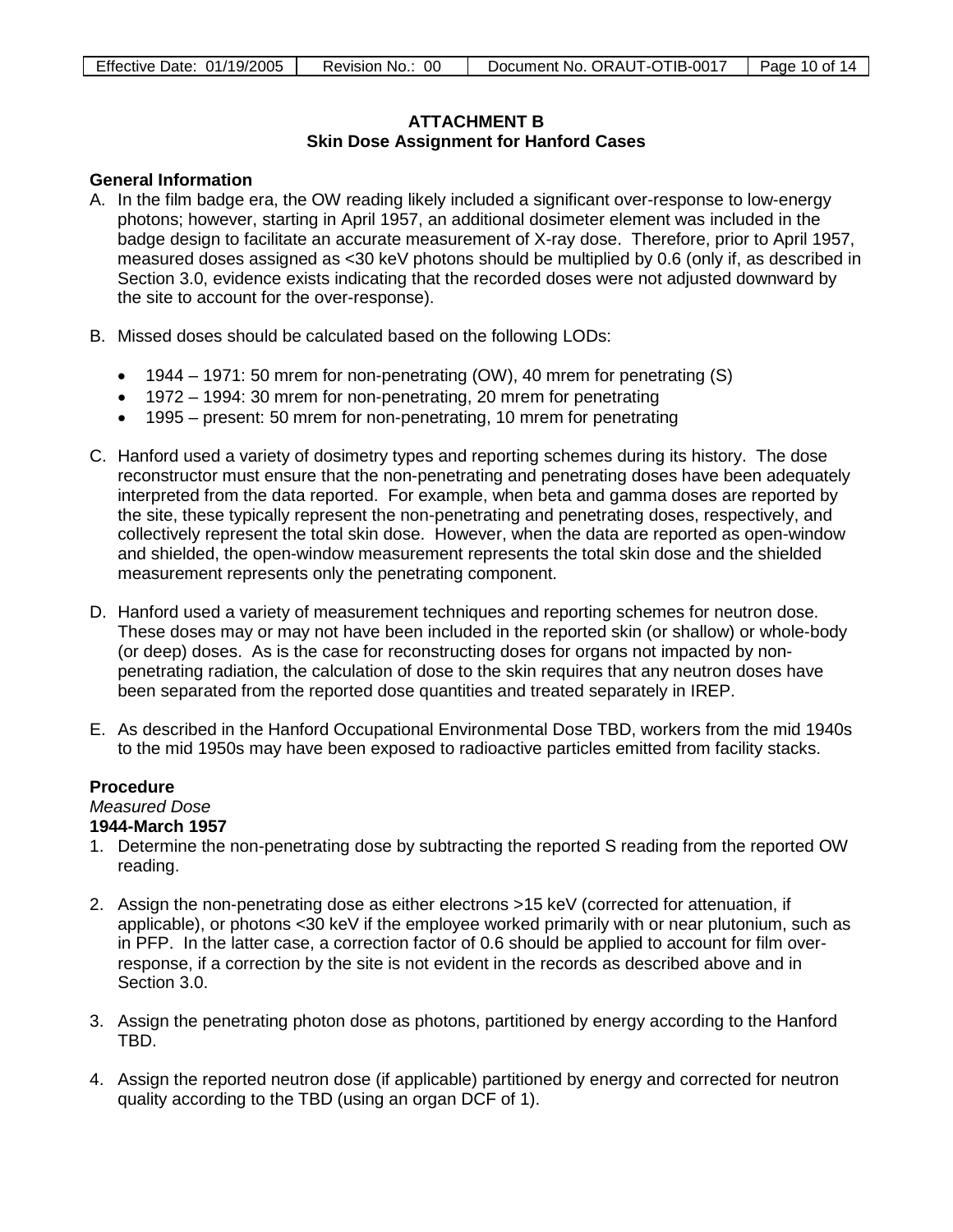| Effective Date: 01/19/2005 | Revision No.: 00 | Document No. ORAUT-OTIB-0017 | Page 11 of 14 |
|----------------------------|------------------|------------------------------|---------------|

#### **April 1957-1971**

- 5. Assign the non-penetrating dose as the reported beta dose (assigned as >15 keV electrons, which should be corrected for attenuation, if applicable) and 65% of the reported X-ray dose (assigned as <30 keV photons).
- 6. Assign the penetrating dose as the reported gamma dose (assigned as photons, partitioned by energy according to the Hanford TBD) and 35% of the reported X-ray dose (assigned as 30-250 keV photons).
- 7. Assign the reported neutron dose (if applicable) partitioned by energy and corrected for neutron quality according to the TBD (using an organ DCF of 1).

#### **1972-1994**

- 8. Determine the non-penetrating dose by subtracting the reported penetrating reading (typically reported as deep or whole body) from the reported non-penetrating reading (typically reported as shallow or skin).
- 9. Assign the non-penetrating dose as either electrons >15 keV (corrected for attenuation, if applicable), or photons <30 keV if the employee worked primarily with or near plutonium, such as in PFP.
- 10. Assign the penetrating photon dose as photons, partitioned by energy according to the Hanford TBD.
- 11. Assign the reported neutron dose (if applicable) partitioned by energy and corrected for neutron quality according to the TBD (using an organ DCF of 1).

#### **1995-Present**

- 12. Determine the non-penetrating dose by subtracting the reported deep photon reading from the reported shallow reading.
- 13. Assign the non-penetrating dose as either electrons >15 keV (corrected for attenuation, if applicable), or photons <30 keV if the employee worked primarily with or near plutonium, such as in PFP.
- 14. Assign the penetrating photon dose as photons, partitioned by energy according to the Hanford TBD.
- 15. Assign the reported neutron dose (if applicable) partitioned by energy and corrected for neutron quality according to the TBD (using an organ DCF of 1).

## *Missed Dose*

- 16. For any badge cycle with a zero result in any of the element readings, assign a single missed dose.
- 17. If only the OW (or beta, or non-penetrating) reading was reported as zero, the missed dose assigned should be the appropriate non-penetrating LOD for that era (divided by 2, treated as lognormal) and considered electrons (corrected for attenuation, if applicable) or low-energy photons (multiplied by 0.6 prior to 1957). For the period 1957-1971, when X-ray doses were reported separately, a non-zero value reported for X-rays indicates that the missed dose should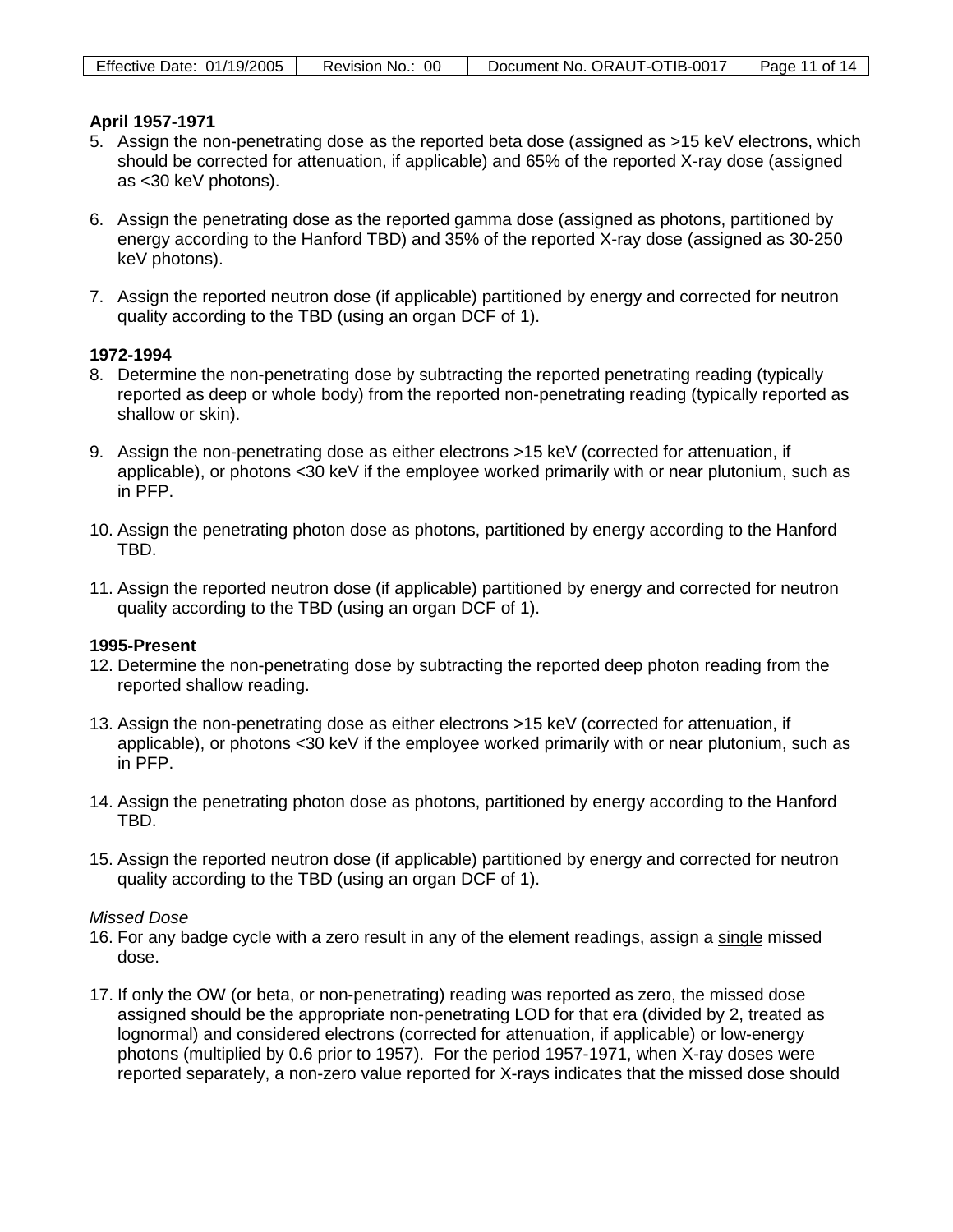| Effective Date: 01/19/2005 | Revision No.: 00 | Document No. ORAUT-OTIB-0017 | Page 12 of 14 |
|----------------------------|------------------|------------------------------|---------------|

be considered electrons, and a zero value reported for X-rays indicates that the missed dose should be considered 30-250 keV photons.

- 18. If only the S (or gamma, or penetrating) reading was reported as zero, the missed dose assigned should be the appropriate penetrating LOD for that era (divided by 2, treated as lognormal) and considered 30-250 keV photons.
- 19. If both the OW and S readings were reported as zero, the missed dose assigned should be the appropriate non-penetrating LOD for that era (divided by 2, treated as lognormal) and considered 30-250 keV photons.
- 20. During the film-badge era, for a person potentially exposed to neutrons, assign unmonitored neutron dose based on neutron-gamma ratios per the TBD (using an organ DCF of 1).
- 21. During the TLD era, for a person potentially exposed to neutrons, if a zero neutron result was recorded, assign missed dose per the TBD (using an organ DCF of 1).

#### **Examples of skin dose assignments for Hanford badge readings in 1980 (assuming no clothing correction) (mrem).**

| <b>Shallow reading</b> | Deep reading | <b>Measured dose assigned</b>            | Missed dose assigned                 |
|------------------------|--------------|------------------------------------------|--------------------------------------|
| 50                     |              | 50 (electrons or low-energy photons)     | $20/2 = 10$                          |
|                        |              |                                          | $(30-250 \text{ keV photons})$       |
|                        |              | None                                     | $30/2 = 15$                          |
|                        |              |                                          | $(30-250 \text{ keV photons})$       |
| 100                    | 60           | 40 (electrons or low-energy photons) AND | None                                 |
|                        |              | 60 (photon energy per TBD)               |                                      |
| 100                    | 100          | 100 (photon energy per TBD)              | None                                 |
| 0                      | 40           | 40 (photon energy per TBD)               | $30/2 = 15$ (electrons or low-energy |
|                        |              |                                          | photons)                             |

## **Examples of skin dose assignments for Hanford badge readings in 1970 (assuming no clothing correction) (mrem).**

| Beta reading | X-ray reading | Gamma reading | <b>Measured dose assigned</b>             | <b>Missed dose assigned</b>    |
|--------------|---------------|---------------|-------------------------------------------|--------------------------------|
| 50           |               |               | 50 (electrons)                            | $40/2 = 20$                    |
|              |               |               |                                           | $(30-250 \text{ keV photons})$ |
|              |               |               | None                                      | $50/2 = 25$                    |
|              |               |               |                                           | $(30-250 \text{ keV photons})$ |
| 100          | 20            | 60            | 100 (electrons) AND 20 $X$ 0.65 = 13 (<30 | None                           |
|              |               |               | keV photons) AND 20 $X$ 0.35 = 7 (30-250  |                                |
|              |               |               | keV photons AND 60 (photon energy per     |                                |
|              |               |               | TBD <sup>®</sup>                          |                                |
| 100          |               | 100           | 100 (electrons) AND 100 (photon energy    | $50/2 = 25$ (30-250 keV        |
|              |               |               | per TBD)                                  | photons)                       |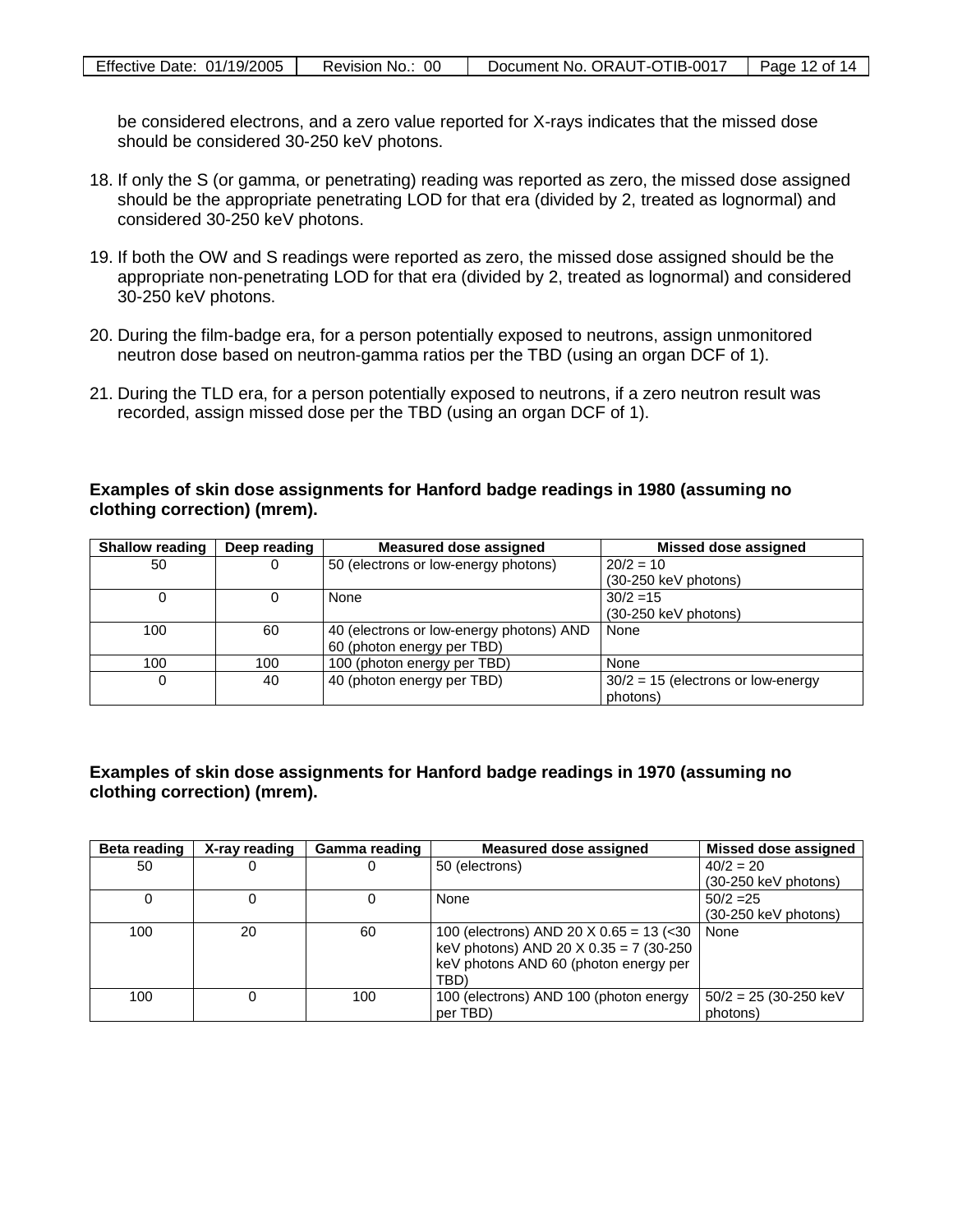# **ATTACHMENT C**

## **Skin Dose Assignment for Gaseous Diffusion Plant Cases**

## **General Information**

- A. In general, the contribution to skin dose at DOE gaseous diffusion plants (GDPs) from low-energy photons is extremely small compared to the contribution from beta particles.
- B. Missed doses should be calculated based on the following LODs:

#### *Paducah*

- 1953 1980: 50 mrem for OW, 40 mrem for S
- 1981 1988: 30 mrem for OW, 20 mrem for S
- 1989 present: 20 mrem for OW, 20 mrem for S

Note: The Paducah TBD states an OW LOD of 120 mrem for 1953-1980. However, this value appears to be speculative when compared against the LOD values for similar dosimetry systems at other sites at that time (see attachments A and B and the information for Portsmouth and K-25 below). As stated in the TBD, "In 1953, PDGP began using dosimeter and processing technical support from Oak Ridge National Laboratory…practices were similar to those used at ORNL and other major sites…ORNL has provided PGDP with dosimeters from early in the operations period through the present." Based on the information provided, it appears that the LOD value reported in the TBD is based on considerations involving low-energy beta emitters; however, this would significantly overestimate the LOD (and missed dose) when the principal source of exposure is uranium, since the dosimeters were calibrated using uranium slabs. Therefore, the value has been reduced in this TIB to 10 mrem above the reported photon LOD. The dose reconstructor should consult the TBD to address potential exposures to Tc-99.

#### *Portsmouth*

- 1954 1980: 30 mrem for OW, 30 mrem for S
- 1981 1982: Not Applicable for OW, 15 mrem for S
- $\bullet$  1983 1998: 40 mrem for OW, 10 mrem for S
- 1999 present: 30 mrem for OW, 10 mrem for S

Note: For 1981 and 1982 there was no open window dosimeter measurement, so non-penetrating doses were not measured directly. Therefore, for this period the dose reconstructor must use judgment based on 1) extrapolation from prior and later years (if the employee's job and exposure conditions was consistent throughout the period), 2) application of shallow to deep dose ratios, or 3) co-worker studies. Additional research may be required to determine an appropriate method for the case.

#### *K-25*

- 1945 1987: 30 mrem for OW, 30 mrem for S
- 1988 present: 5 mrem for OW, 5 mrem for S

Note: K-25 does not distinguish between open-window and shielded dosimeter measurements when reporting MDLs. It is implied that the MDLs should be considered the same.

C. To account for a potential exposure to Tc-99, which would not have been measured accurately by the dosimeters used at the sites, missed Tc-99 dose should be added as prescribed in the site TBD for some workers.